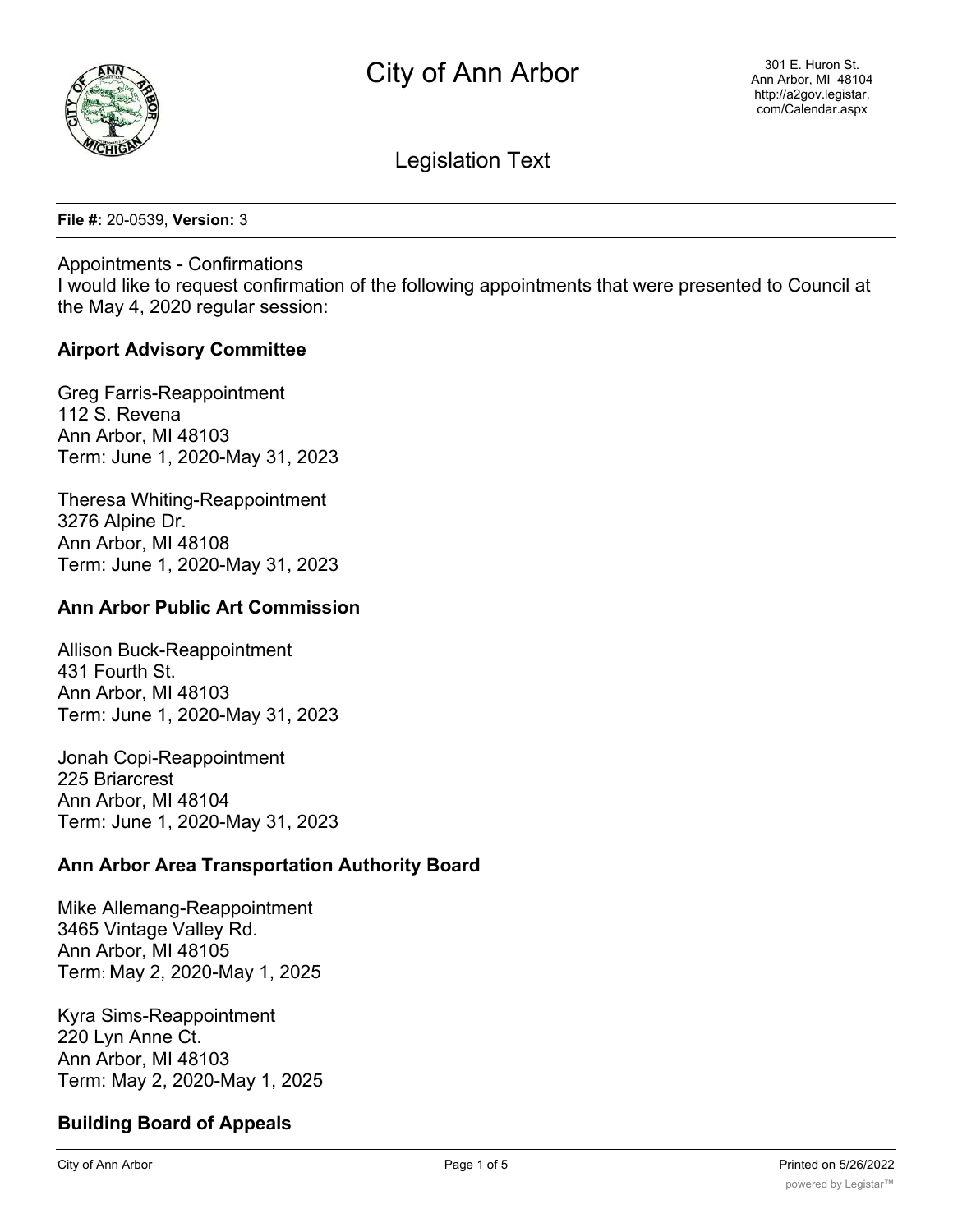Paul Darling-Reappointment **Architect** 1430 Hatcher Crescent Ann Arbor, MI 48103 Term: June 1, 2020-May 31, 2022

Kathryn Levasseur 2107 Arlene St. Ann Arbor, MI 48103 Term: June 1, 2020-May 31, 2022

## **City Planning Commission**

Shannan Gibb-Randall -Reappointment 200 Mark Hannah Place Ann Arbor, MI 48103 Term: July 1, 2020-June 30, 2023

Wendy Woods-Reappointment 2034 Liberty Heights Ann Arbor, MI 48103 Term: July 1, 2020-June 30, 2023

# **Commission on Disability Issues**

Matthew Solomon-Reappointment 1500 Chandler Rd. Ann Arbor, MI 48105 Term: June 1, 2020-May 31, 2023

### **Design Review Board**

Richard Mitchell-Reappointment **Architect** 1113 W. Liberty Ann Arbor, MI 48103 Term: June 1, 2020-May 31, 2023

Tamara Burns-Reappointment **Architect** 1614 Harbal Dr. Ann Arbor, MI 48105 Term: June 1, 2020-May 31, 2023

### **Downtown Development Authority**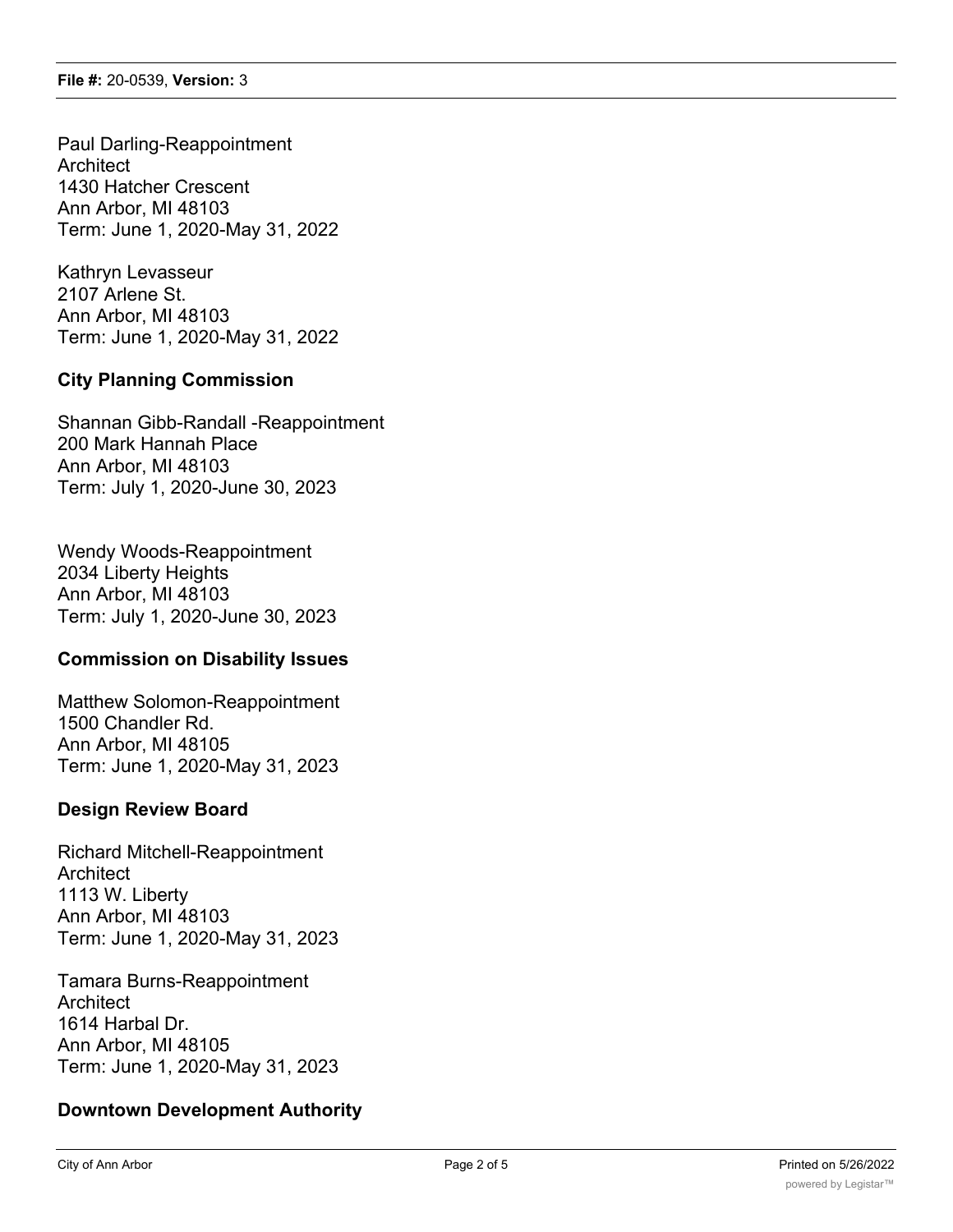Molly McFarland-Reappointment 840 Hewett Dr. Ann Arbor, MI 48103 Term: June 1, 2020-May 31, 2024

Darren McKinnon-Reappointment 809 Daniel St. Ann Arbor, MI 48103 Term: June 1, 2020-May 31, 2024

# **Elizabeth Dean Fund Committee**

Elizabeth Collins-Reappointment 3404 Porter Rd. Ann Arbor, MI 48103 Term: June 1, 2020-May 31, 2022

R. Donald Wortman-Reappointment 2029 Delaware Dr. Ann Arbor, MI 48103 Term: June 1, 2020-May 31, 2022

# **Employees' Retirement System Board of Trustees**

Anthony DiGiovanni-Reappointment 1380 Emily Ct. Ann Arbor, MI 48104 Term: January 1, 2021-December 31, 2023

### **Historic District Commission**

John Beeson-Reappointment 512 Hiscock St. Ann Arbor, MI 48103 Term: June 1, 2020-May 31, 2023

### **Housing and Human Services Advisory Board**

Amanda Carlisle-Reappointment **(\*Appointment pulled out for separate consideration - See File 20-0743)** Non-Profit / Consumer Rep. 1619 Waltham Dr. Ann Arbor, MI 48103 Term: June 1, 2020-May 31, 2023

Anna Erickson-Reappointment Member-at-Large 1507 Las Vegas Dr.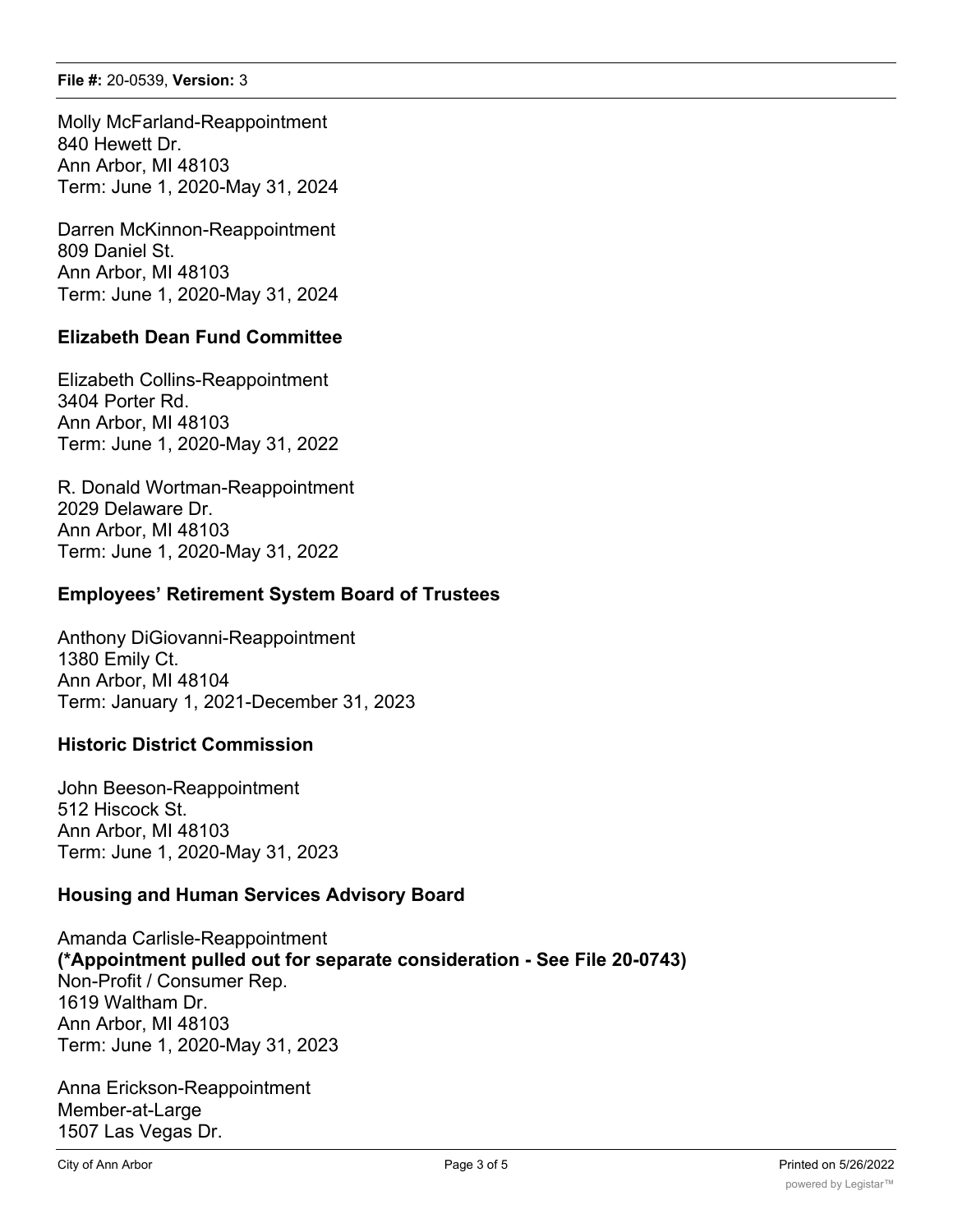Ann Arbor, MI 48103 Term: June 1, 2020-May 31, 2023

Anna Foster-Reappointment Member-at-Large 618 Gott St. Ann Arbor, MI 48103 Term: June 1, 2020-May 31, 2023

# **Housing Commission**

Thierry Batalonga-Reappointment Tenant Board Member 685 N. Maple Rd. Ann Arbor, MI 48103 Term: May 5, 2020-May 5, 2025

# **Human Rights Commission**

Pamela Meadows Dent-Reappointment 623 Third St. Ann Arbor, MI 48103 Term: June 1, 2020-May 31, 2023

Judah Garber-Reappointment 1508 Granger Ave. Ann Arbor, MI 48104 Term: June 1, 2020 - May 31, 2023

# **Local Development Finance Authority**

Michael Psarouthakis - Partial Term 1210 Morehead Ct. Ann Arbor, MI 48103 Term: July 1, 2020 - June 30, 2024

# **Park Advisory Commission**

Ruth Kraut-Partial Term 1127 Clair Circle Ann Arbor, MI 48103 Term: Ending May 31, 2022

Praveena Ramaswami-Reappointment 2831 Renfrew St. Ann Arbor, MI 48105 Term: June 1, 2020-May 31, 2023